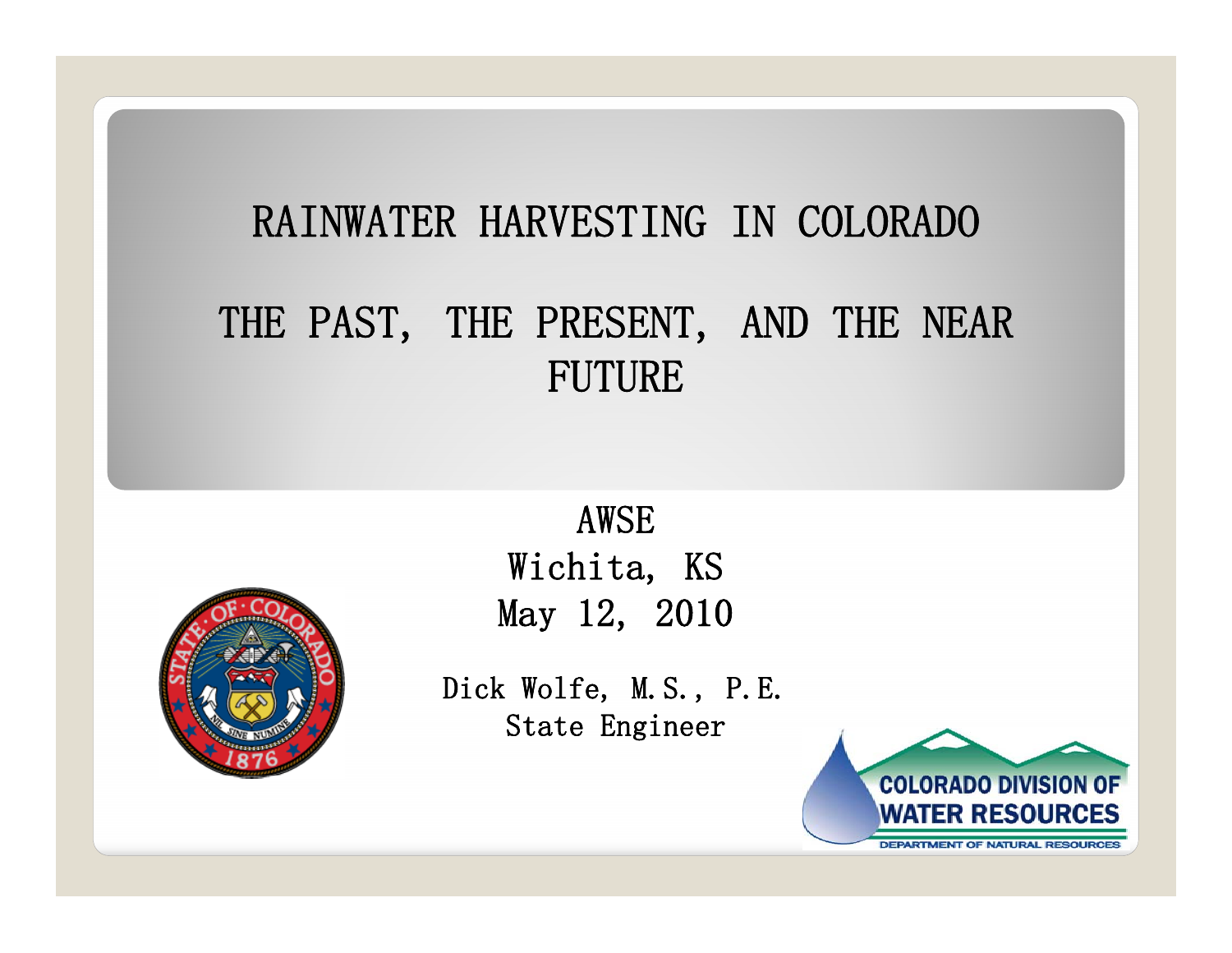- Intuitively, it seems like the "right" thing to do…to the layperson
- Under some circumstances, it can contribute to the tributary system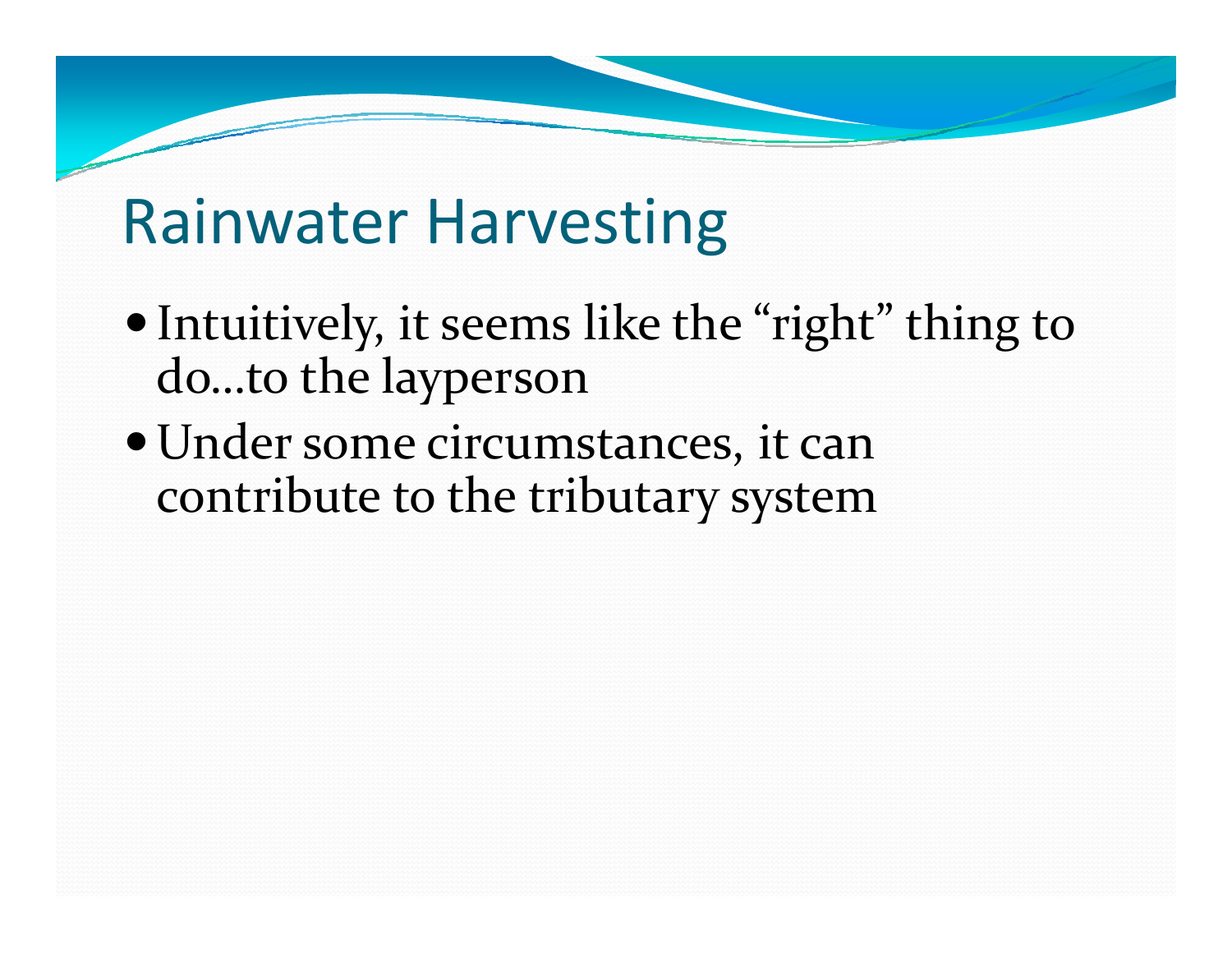

**Woman Drawing Water from Cistern at Orabi Pueblo (circa 1880‐1900)**

**source: www.ancestral.com/cultures/north\_america/hopi.html**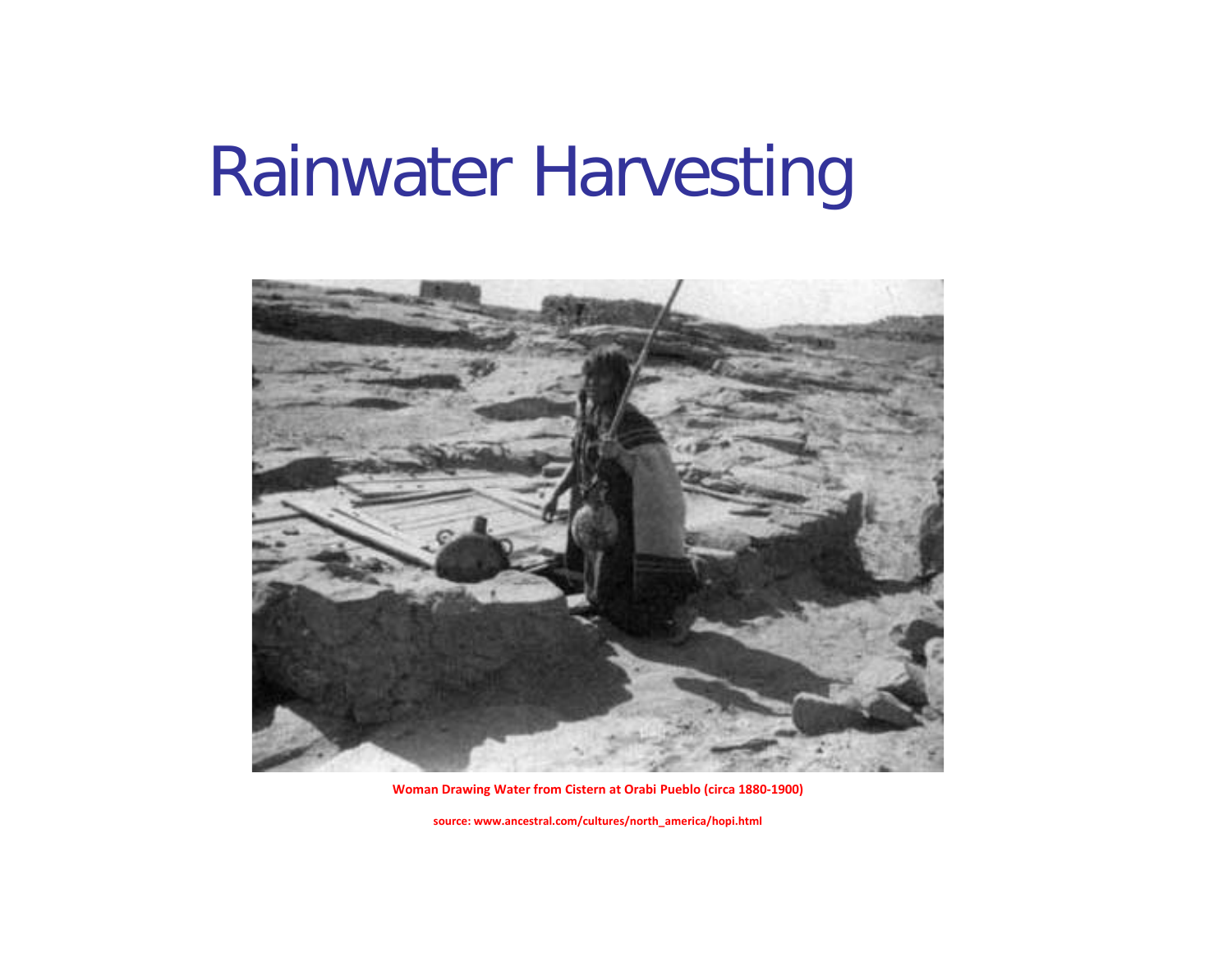• However, it conflicts with Colorado's constitutional prior appropriation system and Colorado's statutes regarding precipitation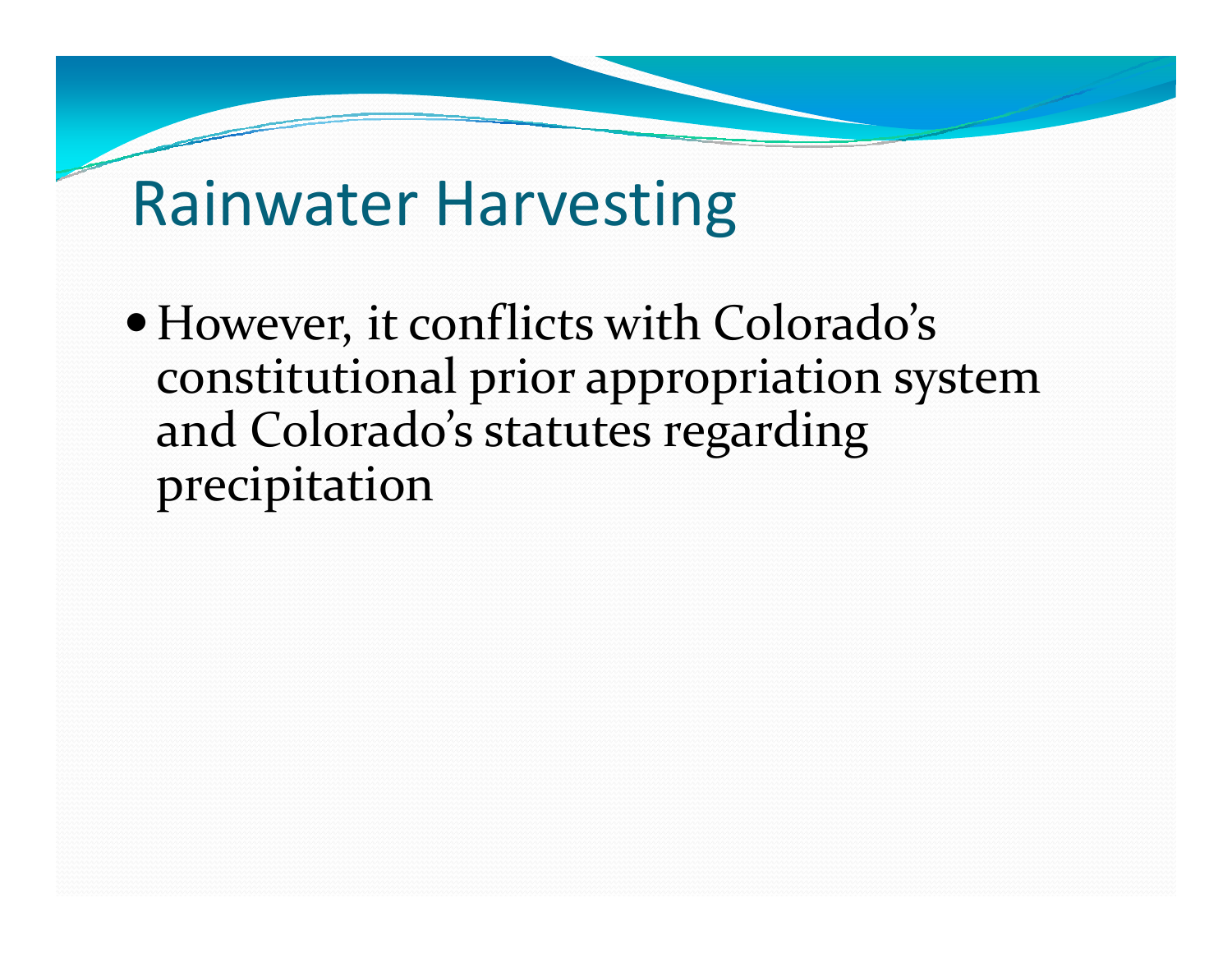- Precipitation Section 36-20-103, C.R.S.
	- "The general assembly declares that the state of Colorado claims the right to all moisture suspended in the atmosphere which falls or is artificially induced to fall within its borders. Said moisture is declared to be the property of the people of this state…"
	- Therefore,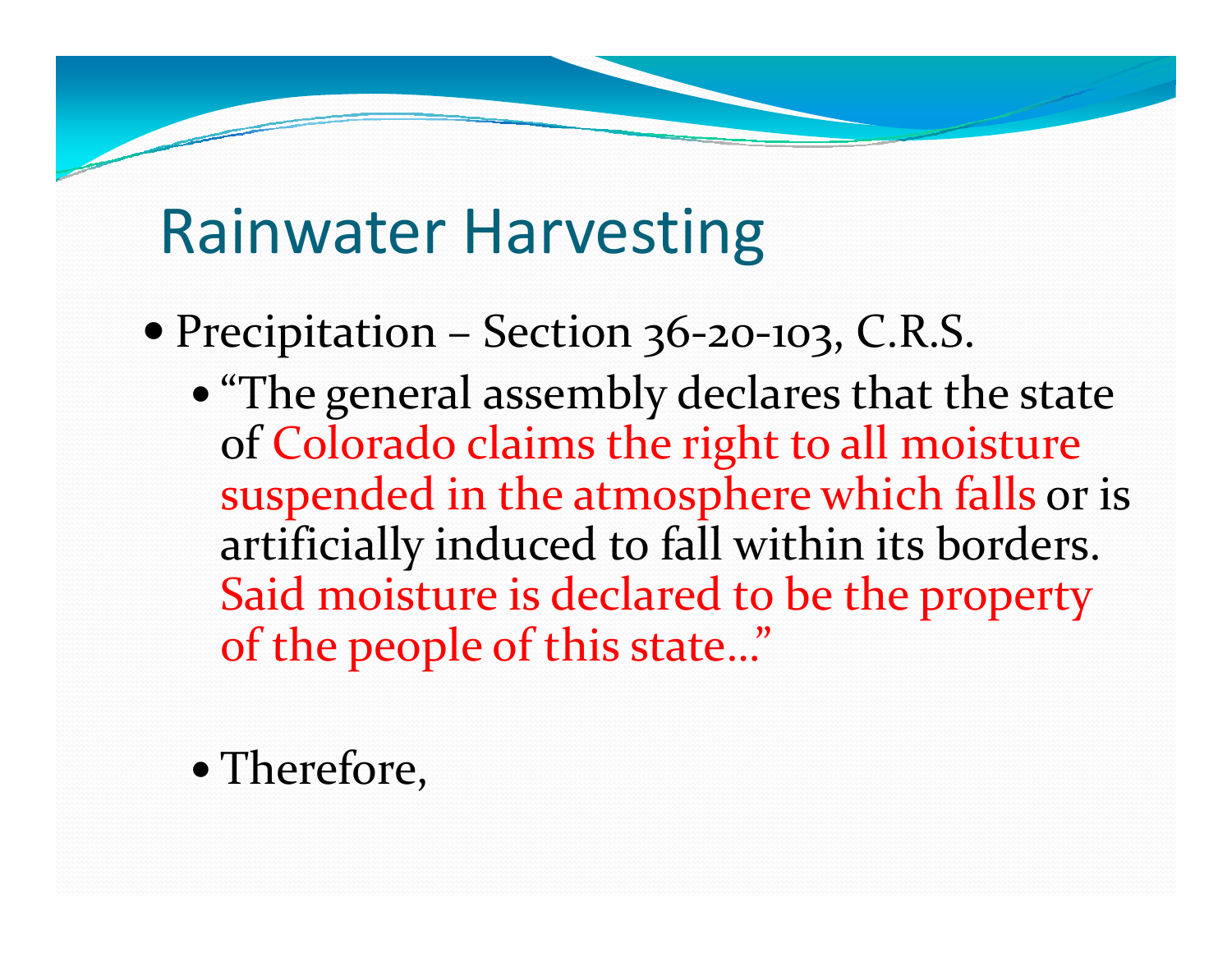• It is illegal to divert, store, and<br>beneficially use precipitation from one's beneficially use precipitation<br>own property, unless it is d according to a water right administered in priority

#### Problems…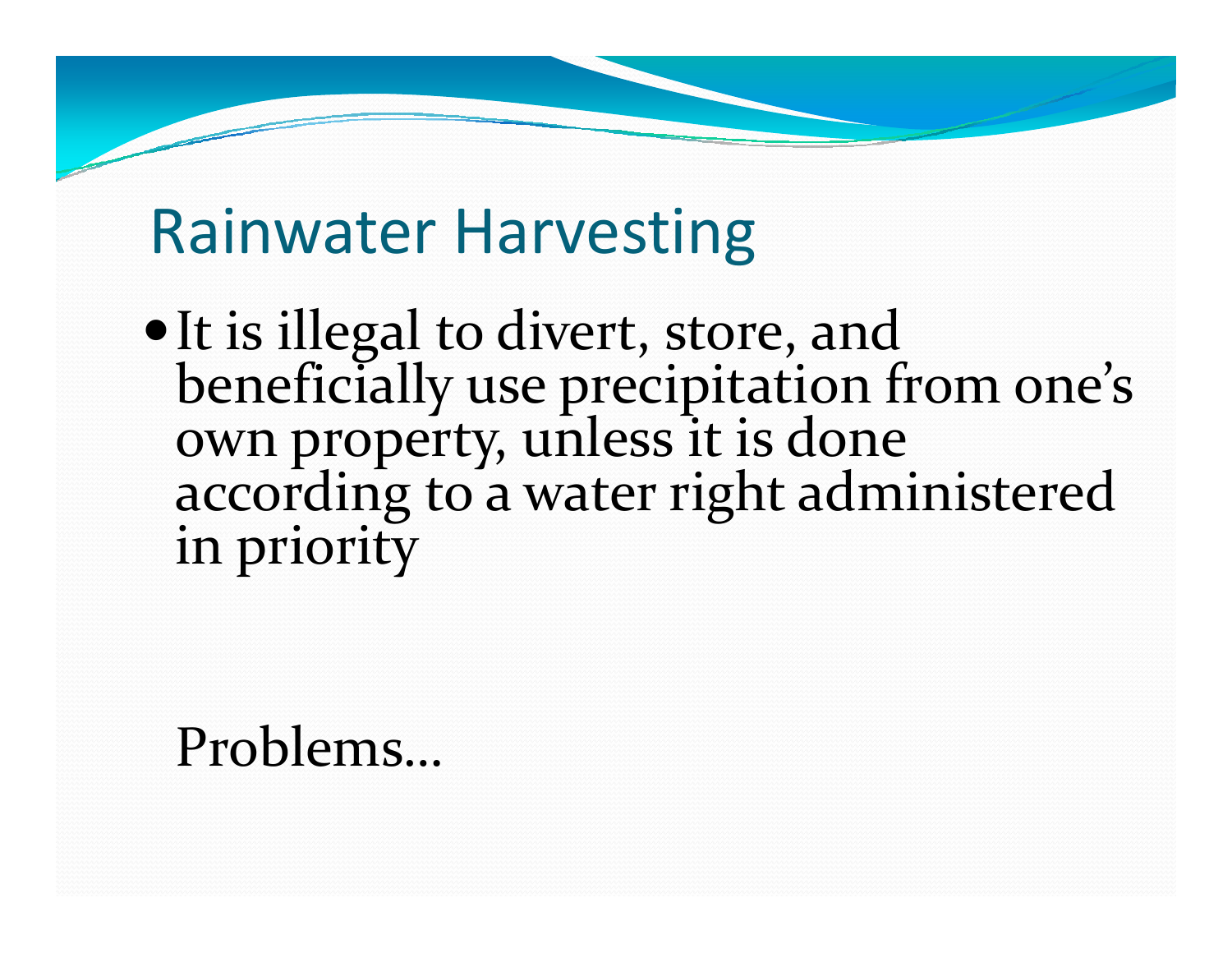- How can this be enforced?
- What can we do about land development and storm water management? They are constants.

#### Is this the best approach?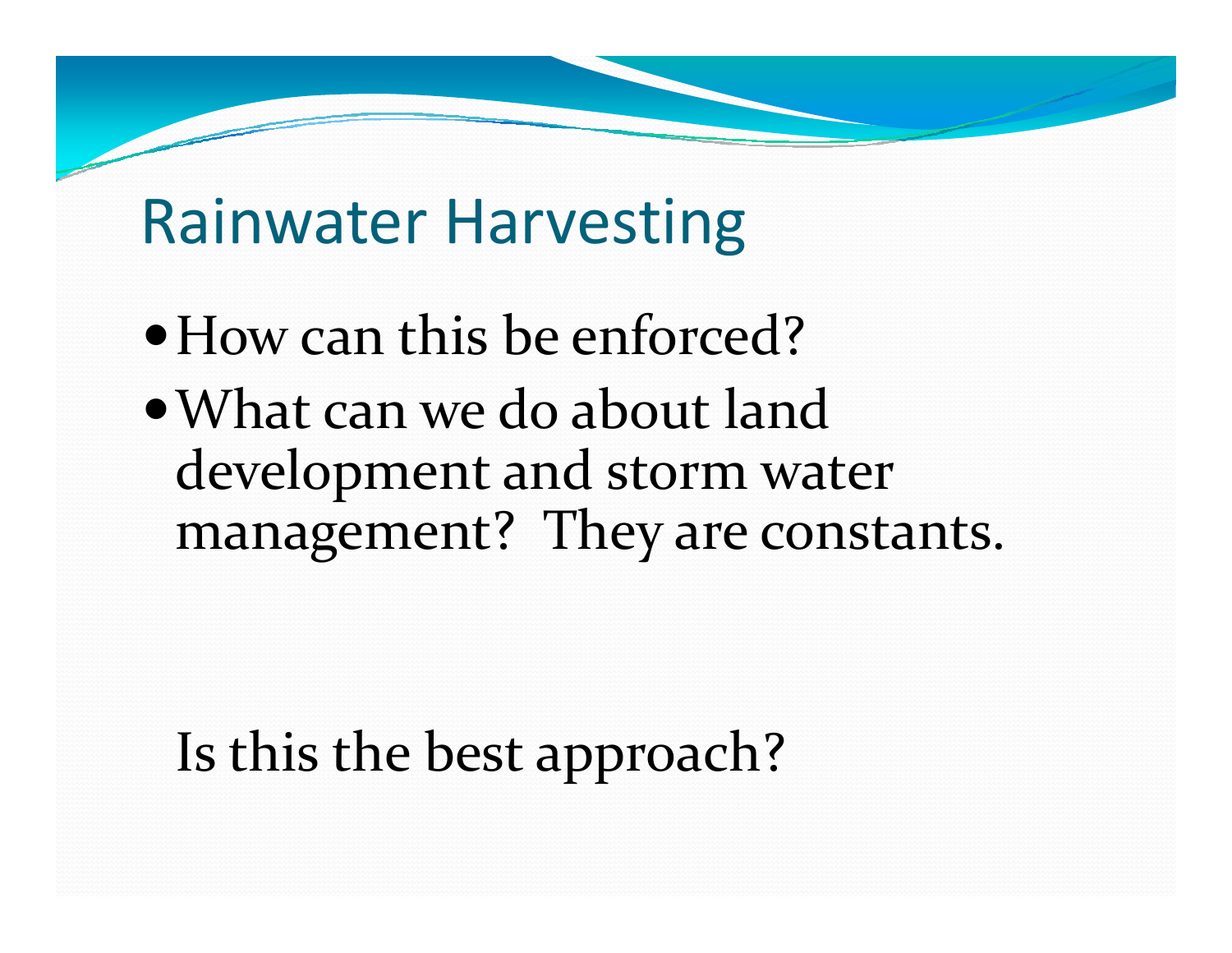- Land development and storm runoff
	- We acknowledge this need
	- We allow for incidental consumption
	- The objective must be storm water management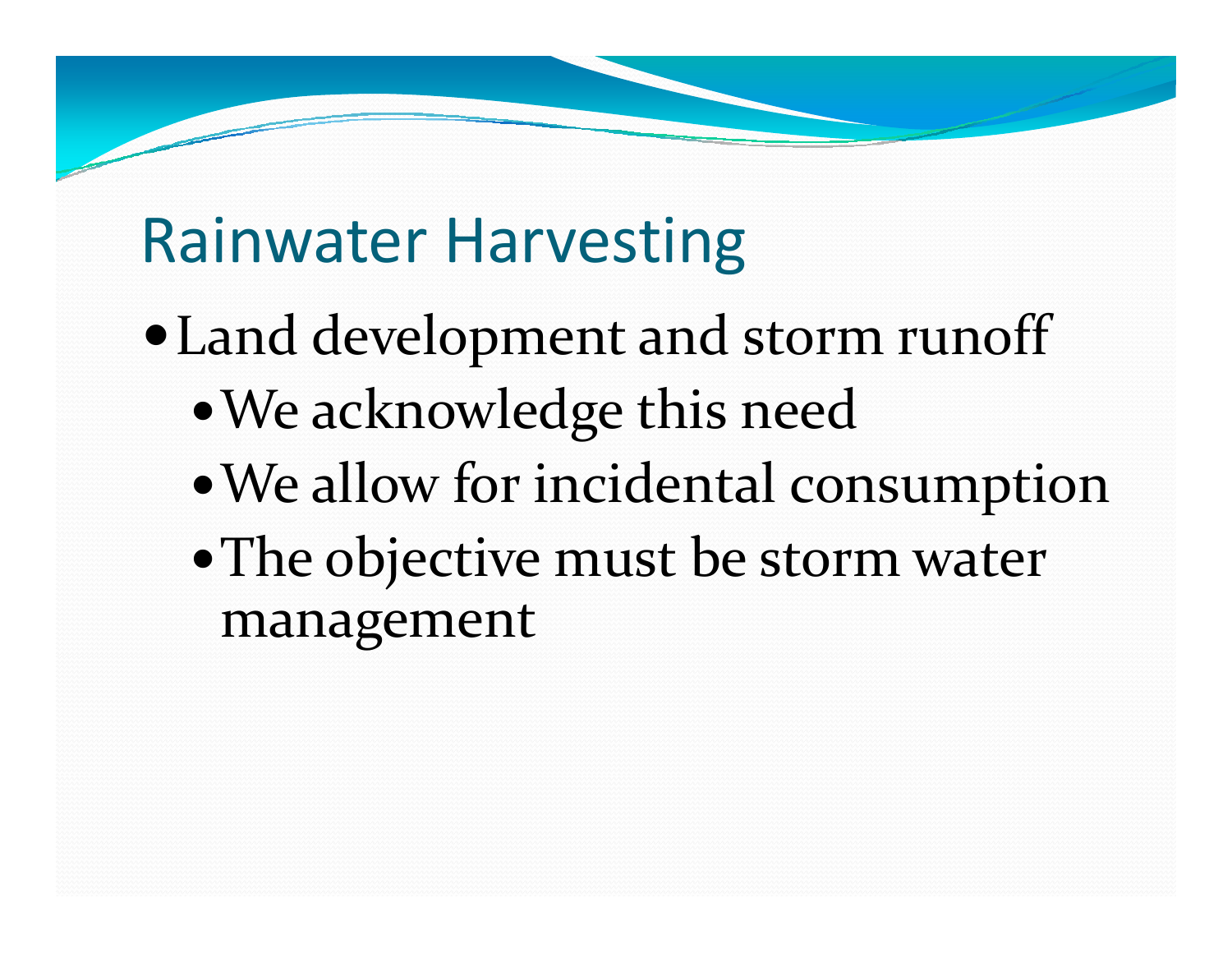- Case for rainwater harvesting:
	- We question the use of treated water for irrigation
	- Minimizes unnecessary consumption of storm runoff (waste)
	- Helps manage storm runoff
	- Water quality management
- But we still need to reconcile our actions with the prior appropriation system.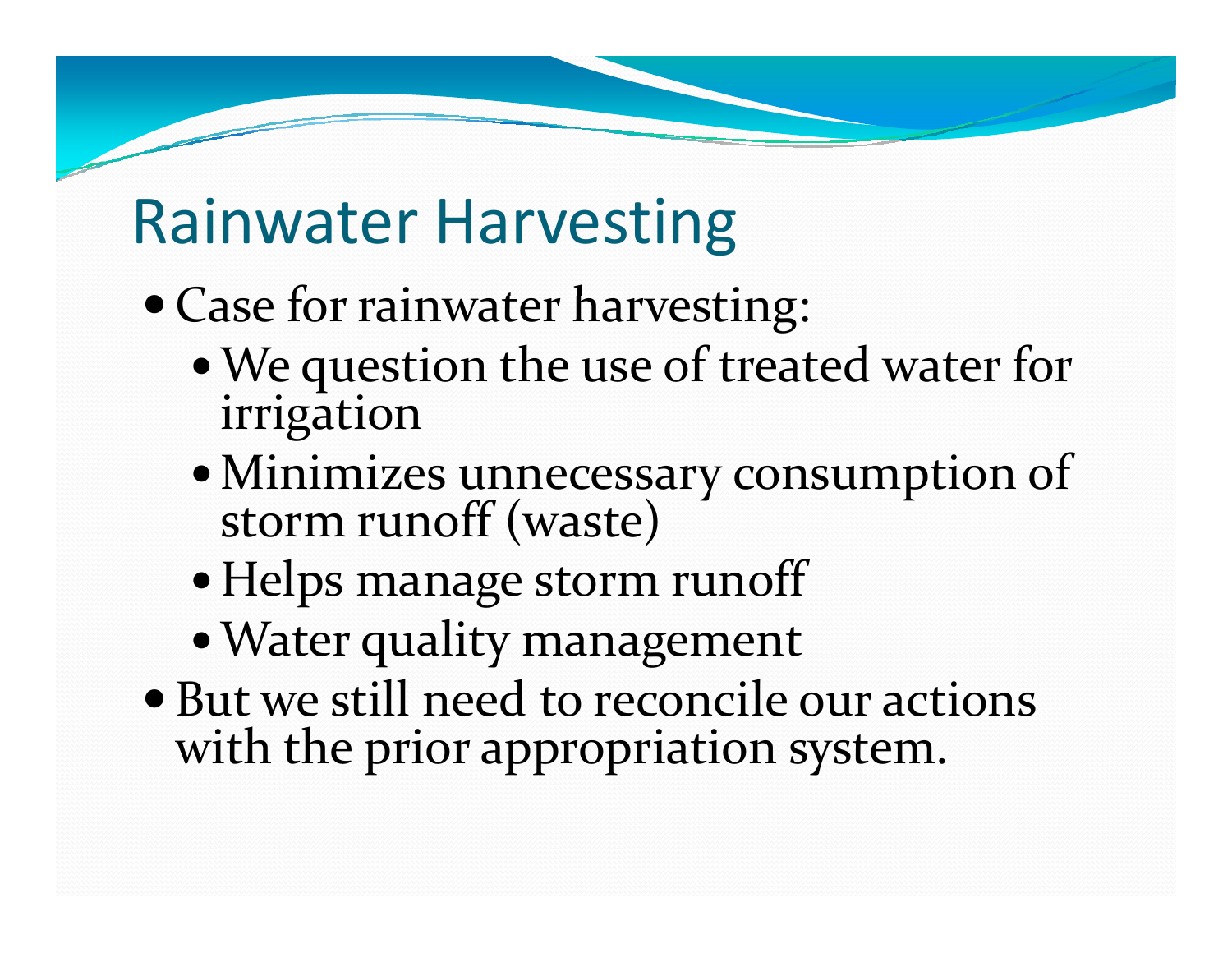- New Colorado Legislation ‐ 2009:
	- Senate Bill 09‐80
	- •House Bill 09-1129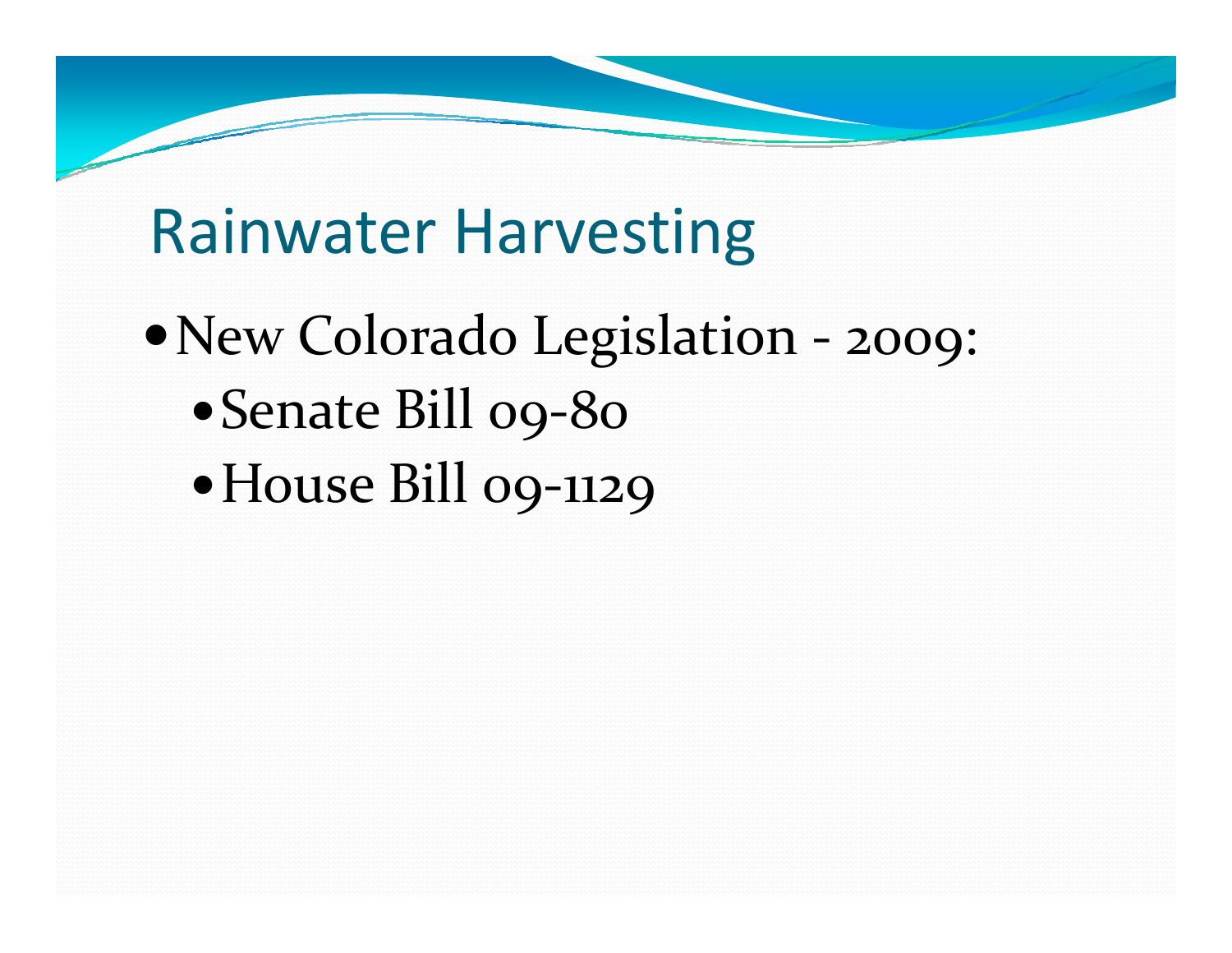# Rainwater Harvesting Senate Bill 09‐80



**Small Scale Rain Barrel source: RainBarrelSource.com**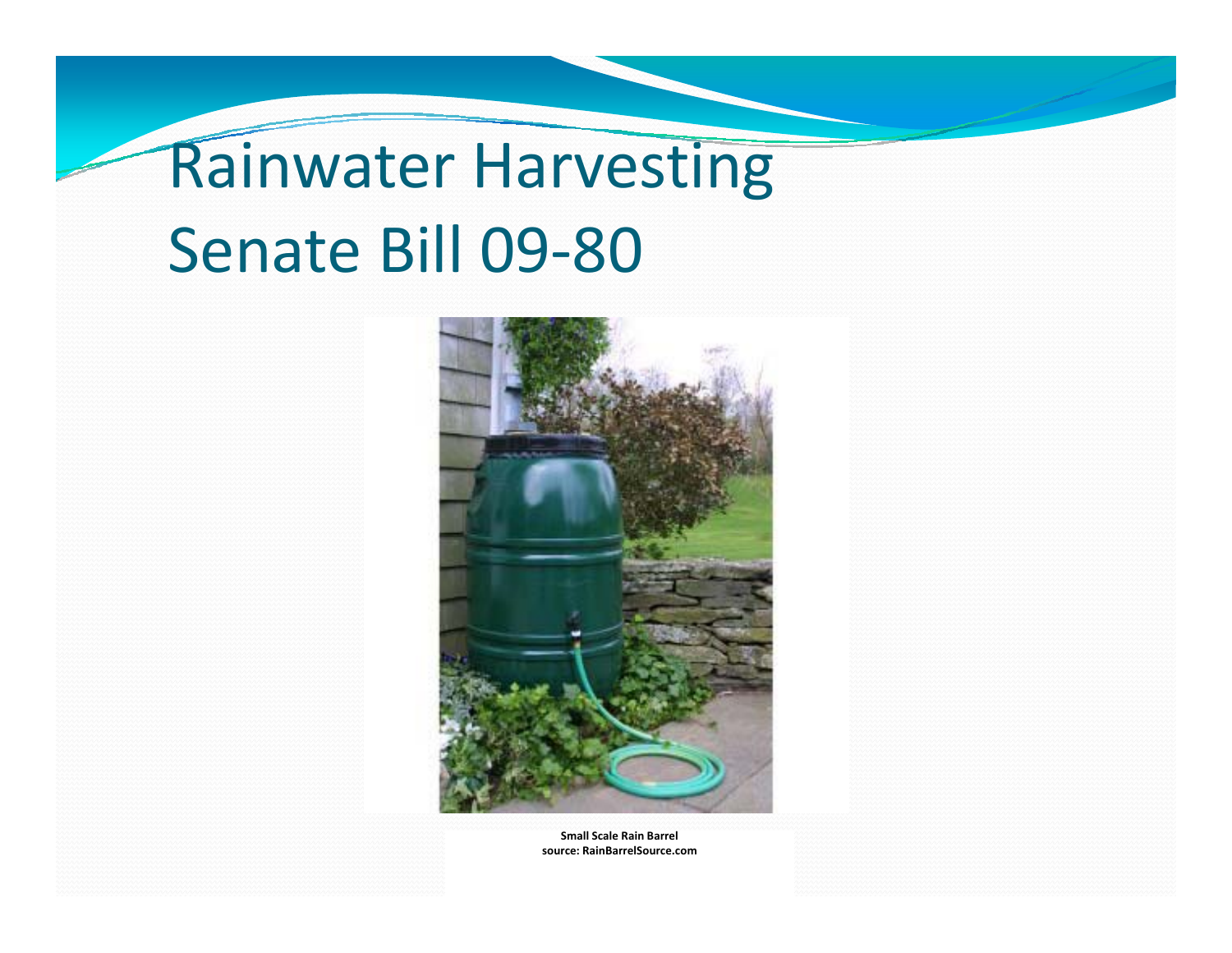Senate Bill 09‐080, which was passed by the General Assembly and signed by the Governor during the 2009 legislative session, allows limited collection and usee of precipitation for landowners, only if: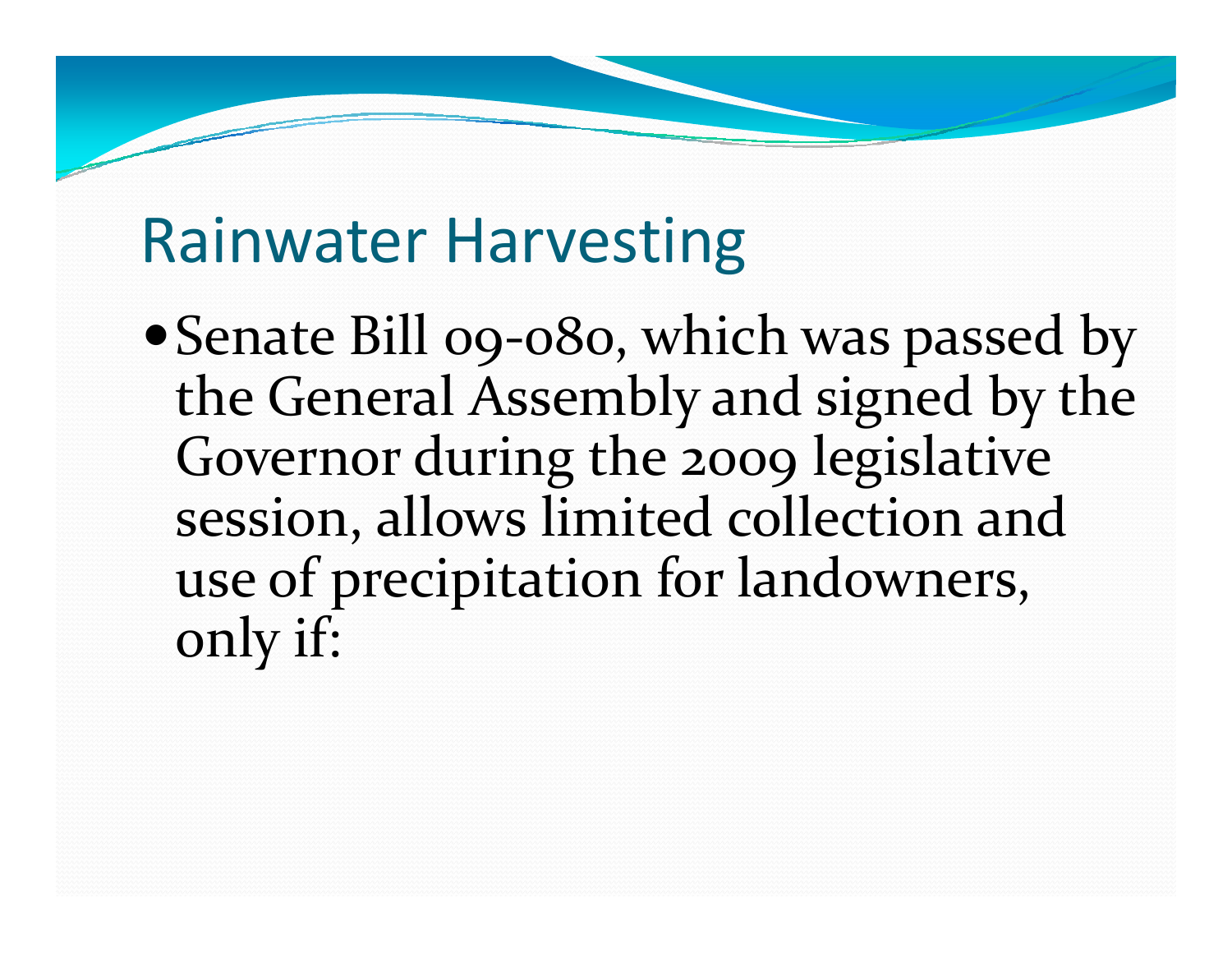- $\bullet$  Residential property, and
- Well water supply, and
- Well permitted for domestic uses, and
- $\bullet$  No other water supply available, and
- Rain water is collected only from roof, and
- Water is used only for the same uses as the well.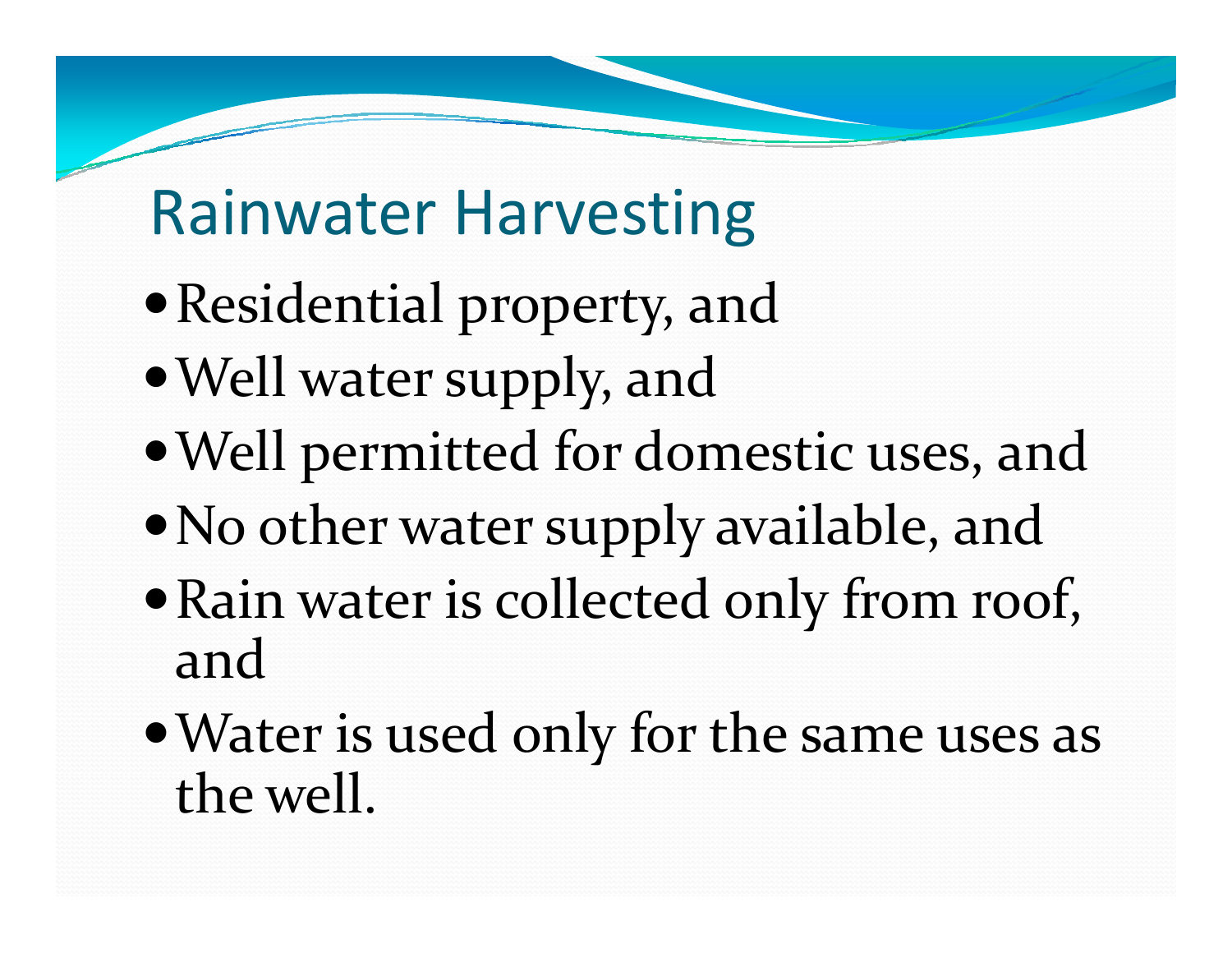- Fundamental premises:
	- This allowance is acknowledged and tracked by the Division of Water Resources
	- Given a tributary aquifer, precipitation will be used in lieu of ground water
		- $\bullet$ • If, for example, the precipitation were 75 percen<sup>t</sup> lost to the system, then capture for specific beneficial uses saves <sup>75</sup> percent of precipitation occurring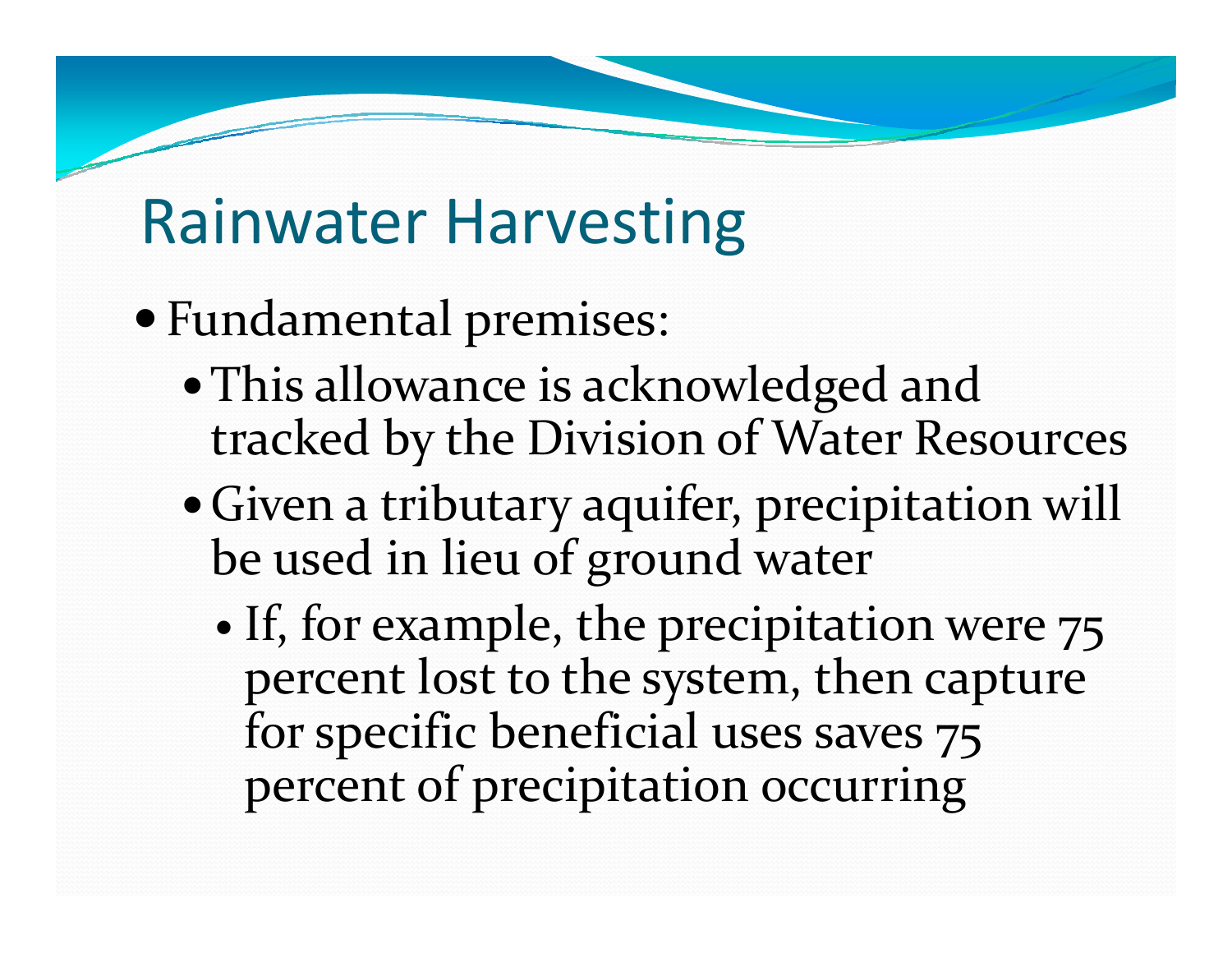# Rainwater Harvesting House Bill 09‐1129



**Underground Residential Cistern**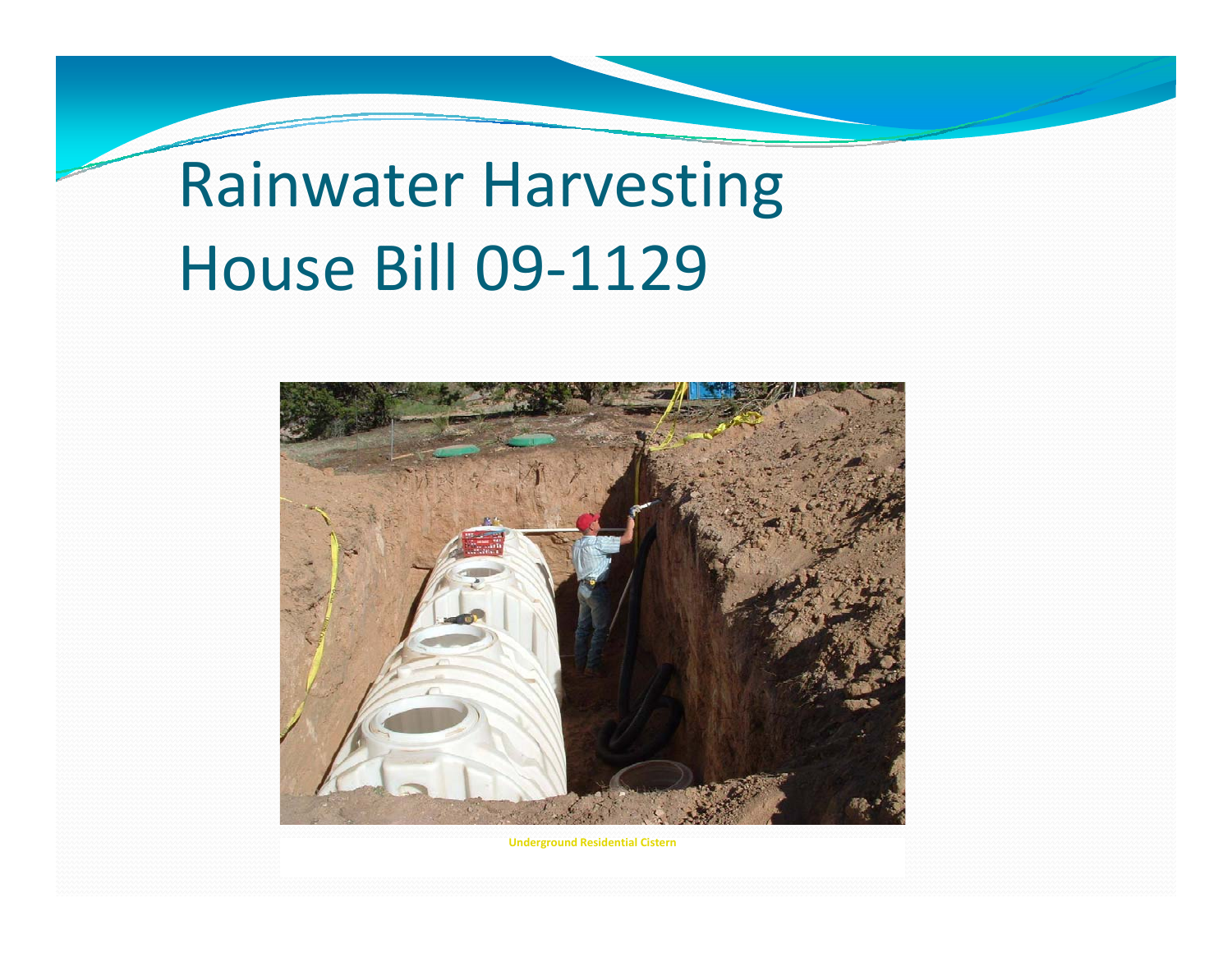House Bill 09‐1129, which was passed by the General Assembly and signed by the Governor during the 2009 legislative session, allows ten real estate development pilot projects: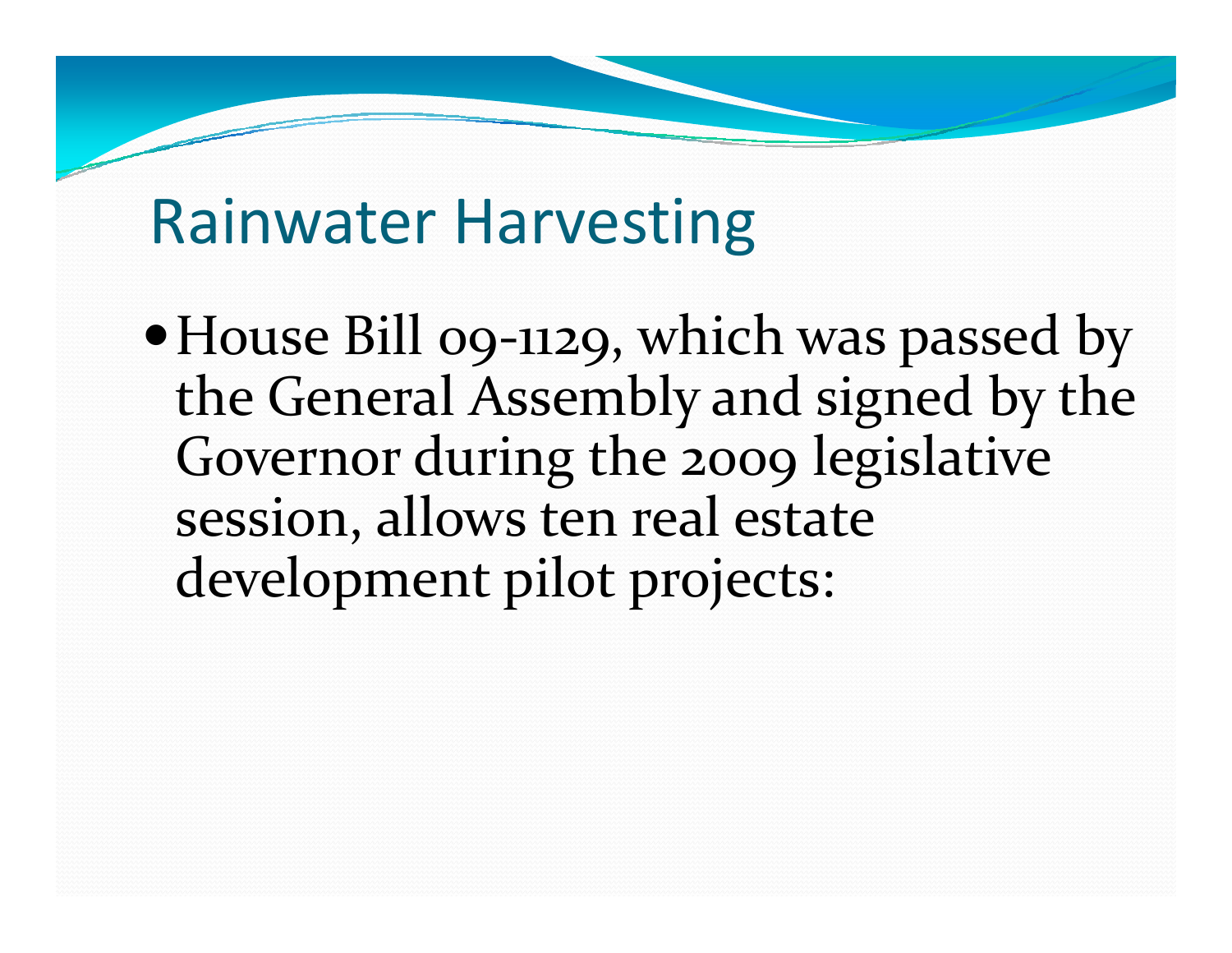#### Purpose:

- Evaluate the technical ability to quantify amount of precipitation returning to streams,
- Create baseline data and methodologies for evaluating the effect of weather patterns on returns,
- Evaluate precipitation harvesting systems,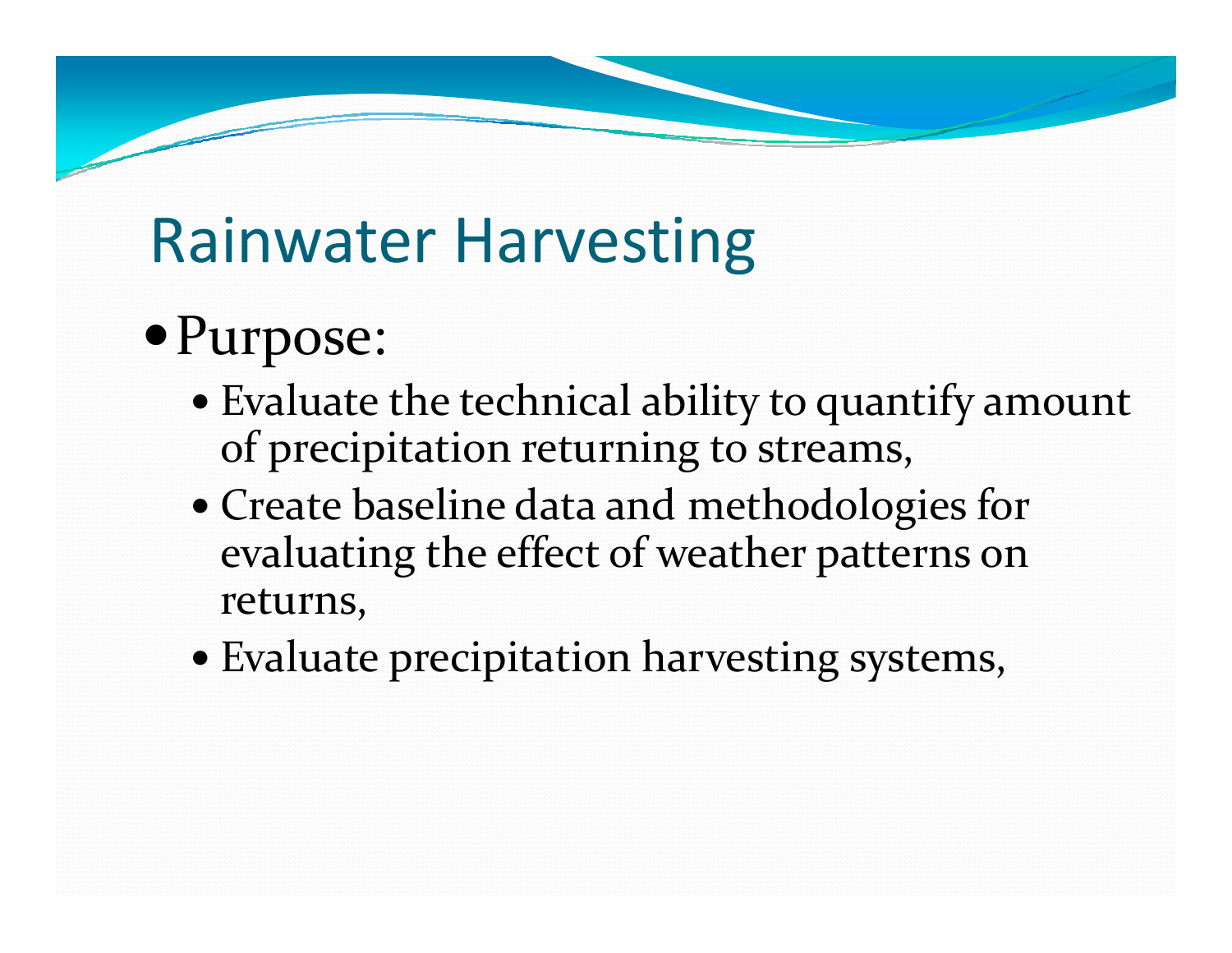- Purpose (cont.):
	- Measure precipitation capture efficiencies,
	- Quantify the amount of harvested precipitation that must be augmented to preven<sup>t</sup> injury,
	- Provide for water court adjudication of permanen<sup>t</sup> plans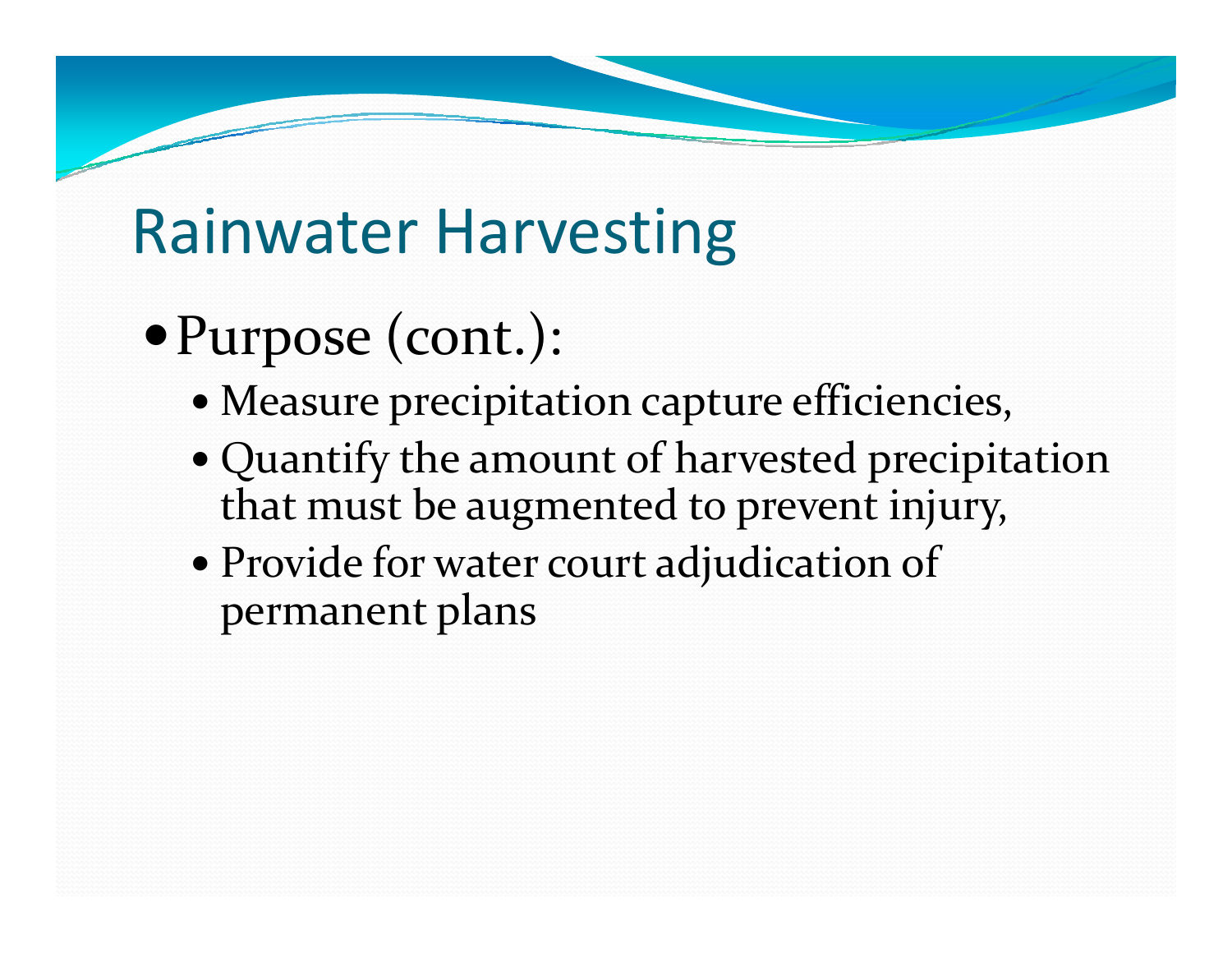- The pilot projects should:
	- Represent diverse geography and hydrology,
	- Be able to meet local requirements with sources other than precipitation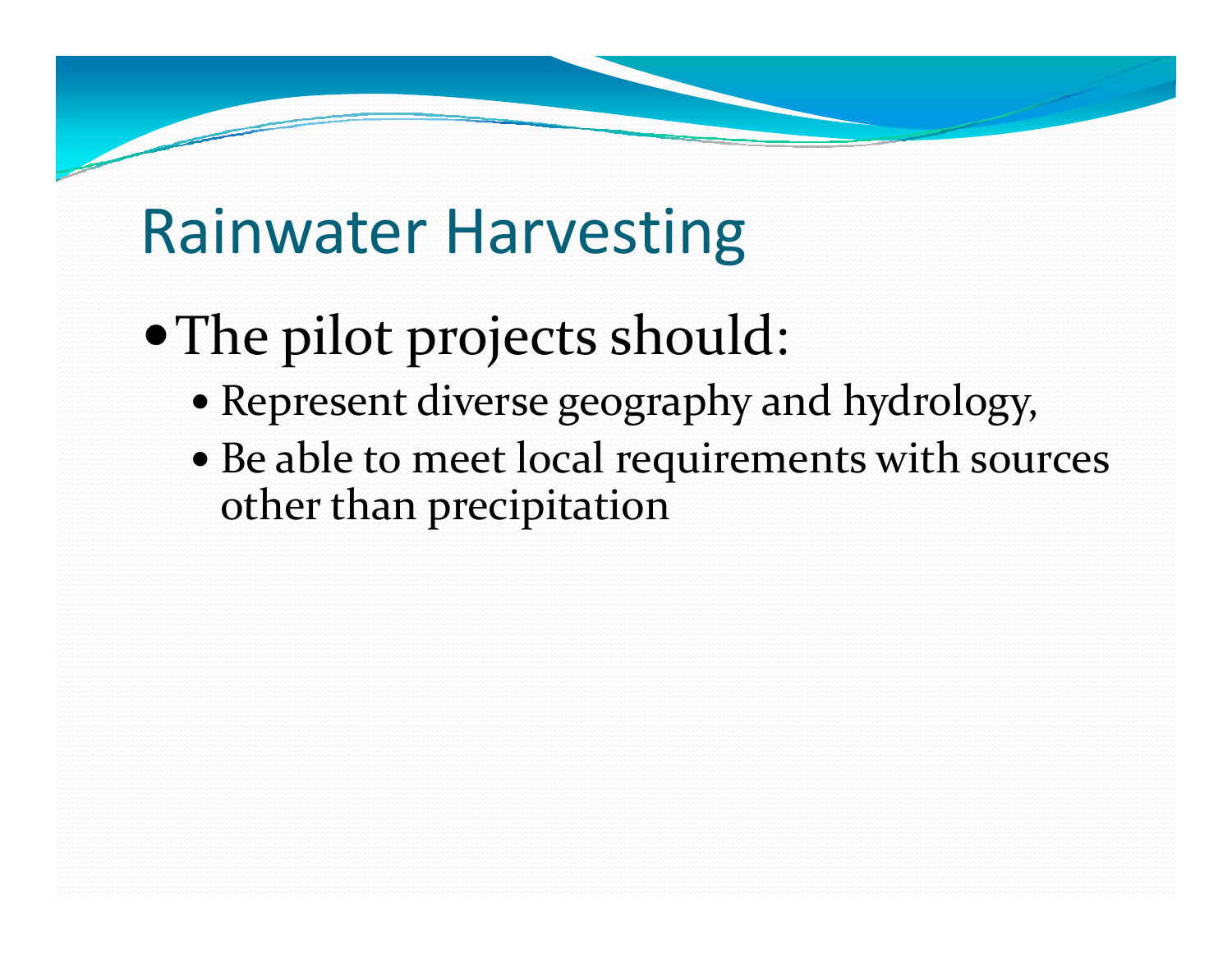- Priority will be given to projects that:
	- Are located in areas that have water supply challenges,
	- Promote water conservation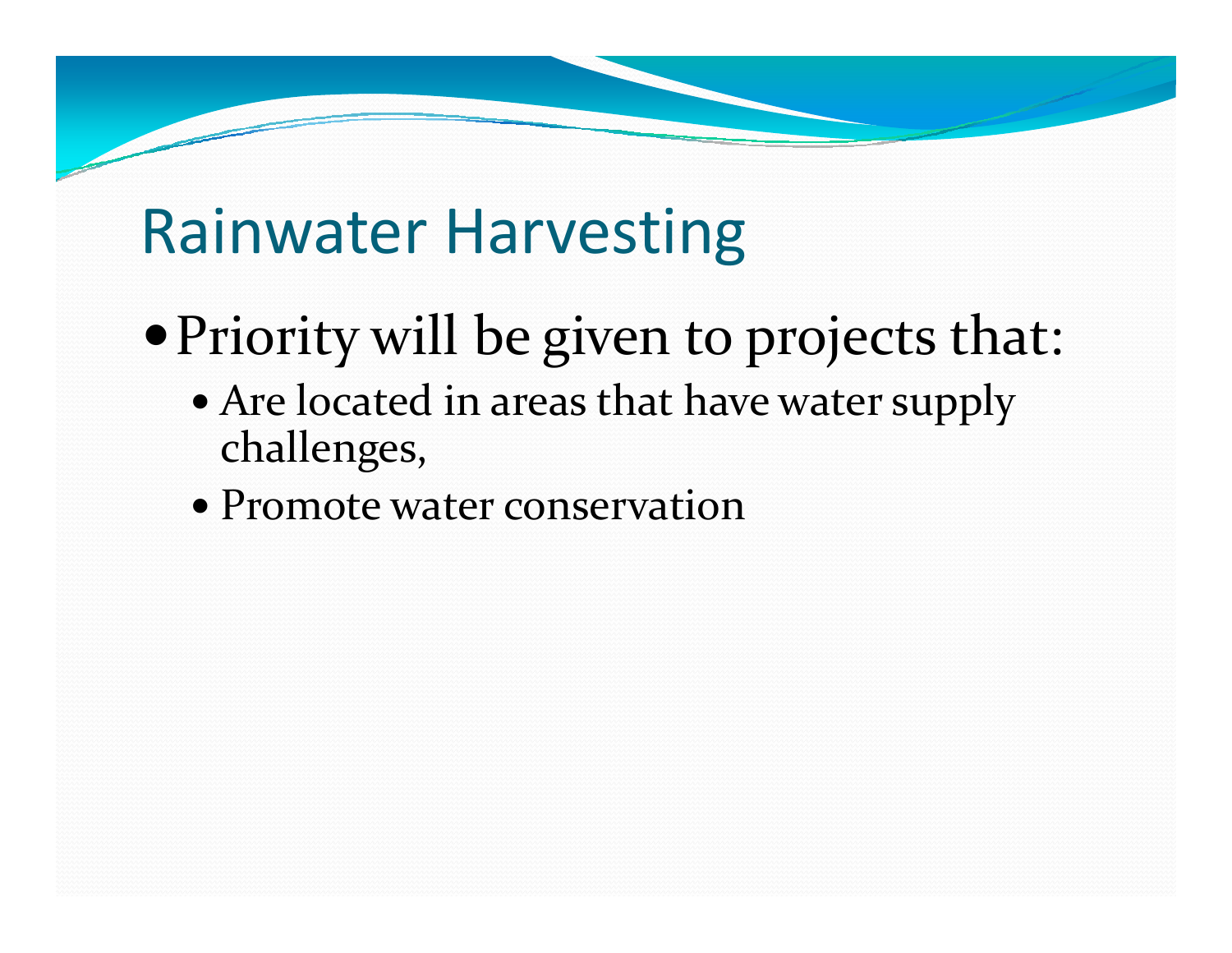- How does it operate without causing injury?
	- For <sup>a</sup> minimum of two years, project must operate under one year approvals by the State Engineer
	- Approval is based on replacement to the system of <sup>100</sup> percen<sup>t</sup> of precipitation captured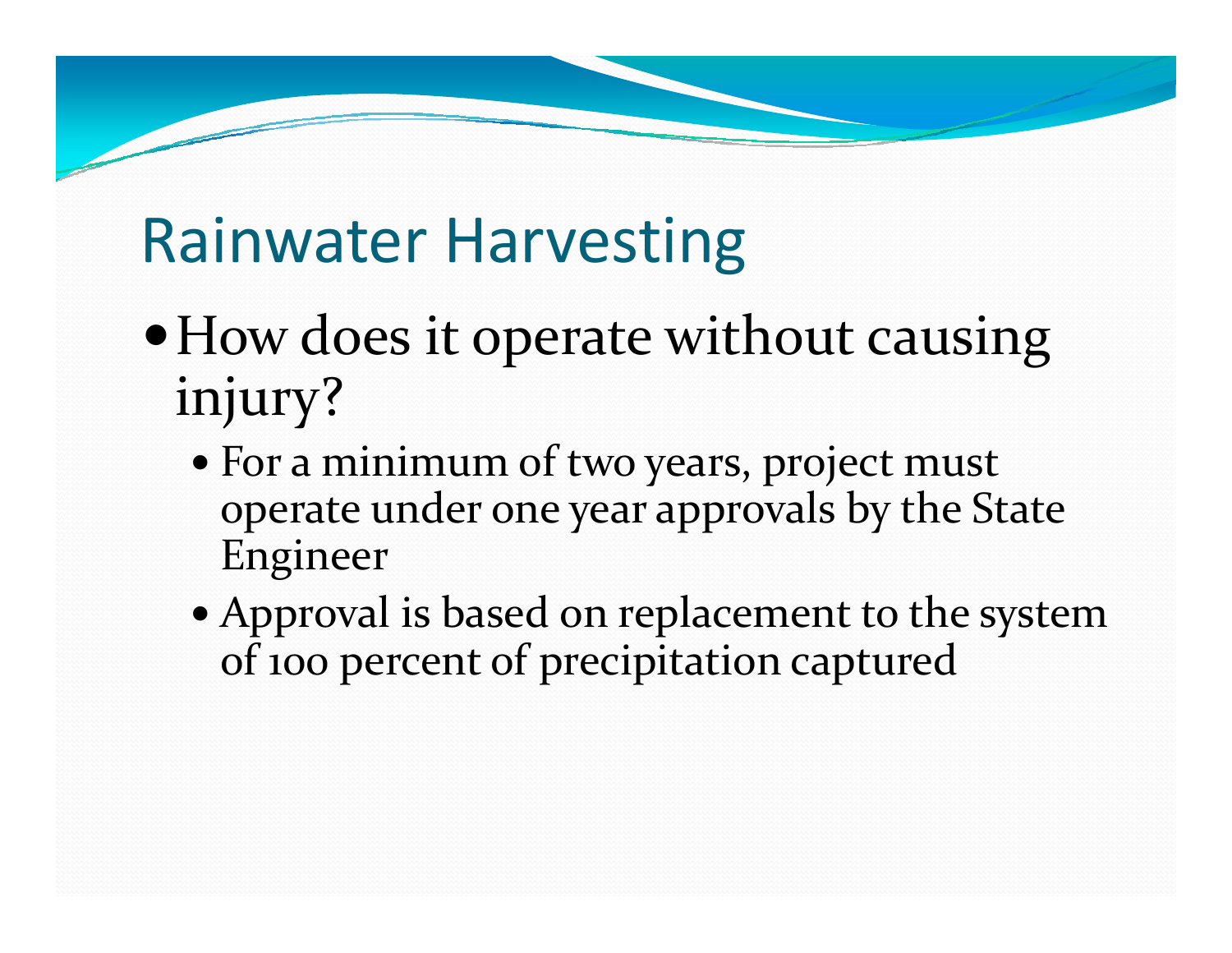- $\bullet$  How does it operate without causing injury?
	- After two years of operation, the sponsor may apply to water court for <sup>a</sup> permanen<sup>t</sup> plan of augmentation
	- At that time, the sponsor may claim credit for effective precipitation, that is, that amount th effective precipitation, that is, that amount that historically would not have returned to the stream (THAT'S WHAT MAKES THIS LEGISLATION UNIQUE!)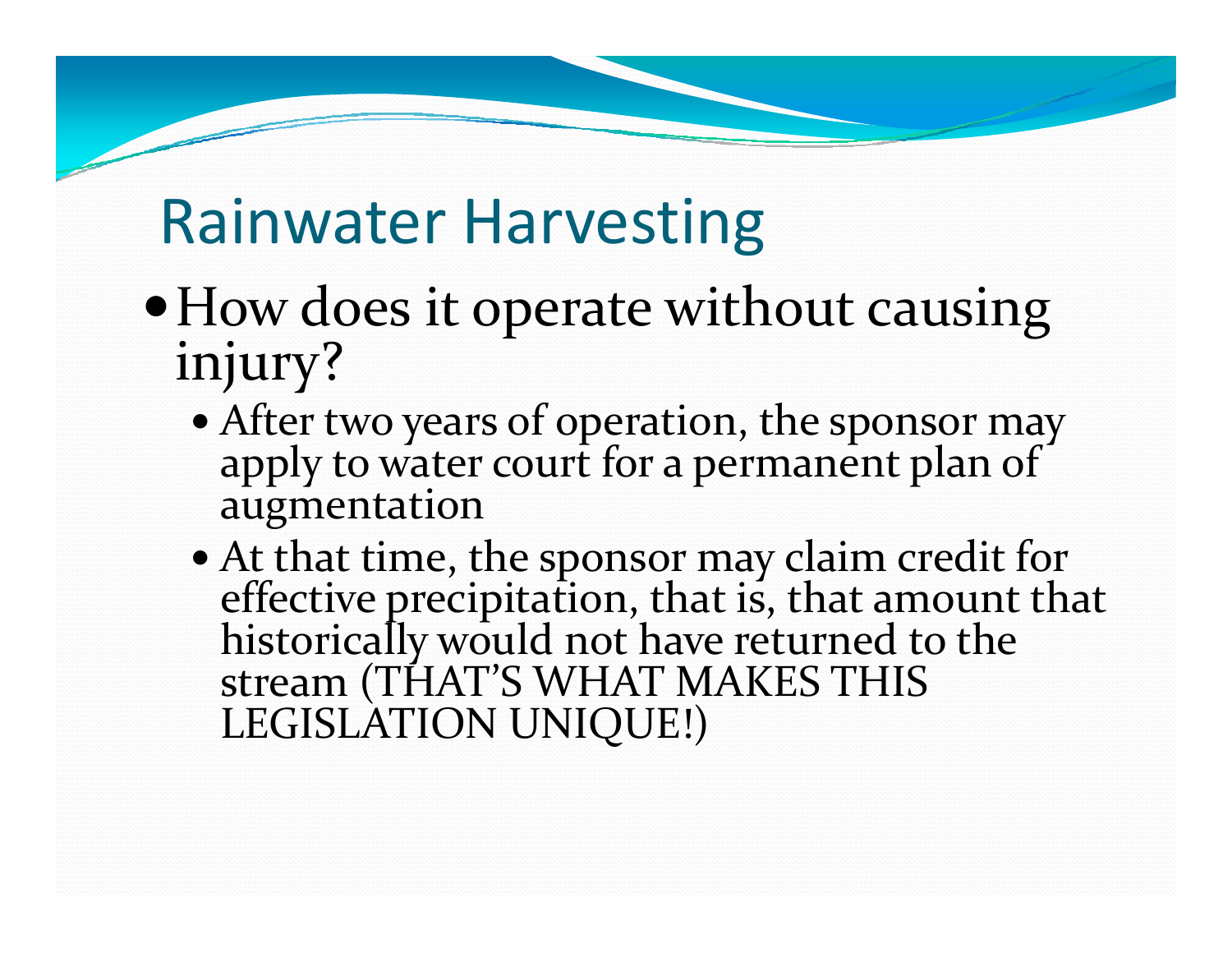## What does the future hold?

- SB-80 All residents will continue to ask why rooftop collection is limited to limited well owners,
- HB-1129
	- Push to claim credit for historical consumption of pre‐existing vegetation
	- $\bullet$  Will these pilots be successful? Will there be calls to accelerate the evaluation?